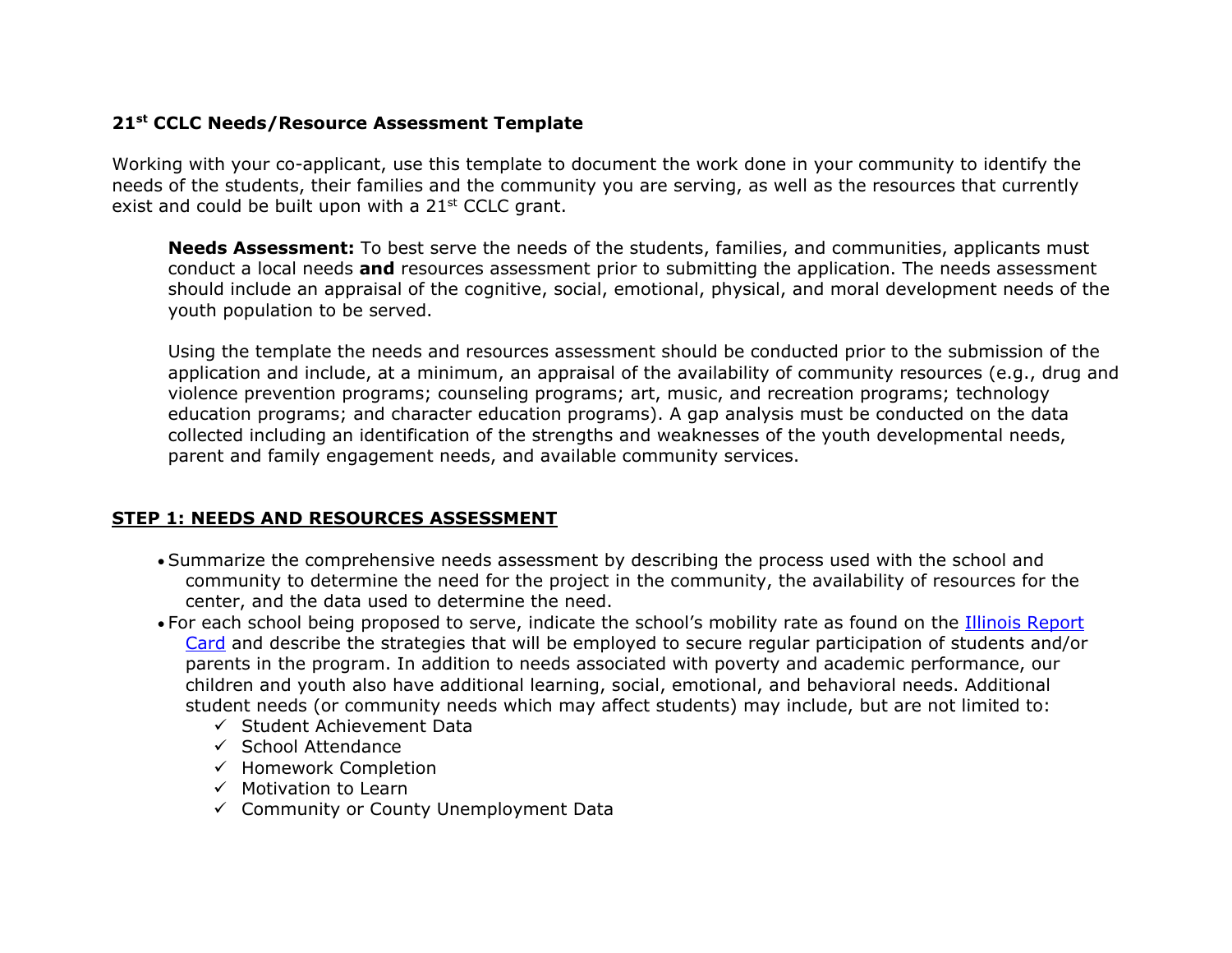- $\checkmark$  College and Career Readiness Data (including available resources such as soft skills training, adult literacy programs, etc)
- $\checkmark$  5Essentials Data or other school climate and culture survey data
- $\checkmark$  Community Participation
- $\checkmark$  Relationships with Peers and/or Bullying
- $\checkmark$  Chances for Leadership and/or Self-Direction
- $\checkmark$  Healthy Choices
- $\checkmark$  Household/Community Environment (e.g., drinking water, lead paint, etc.)
- $\checkmark$  Full Meals for Food Insecure Children and Youth
- $\checkmark$  Collaborating with the Community to Provide Medical, Dental, and Mental Health Supports and **Services**
- $\checkmark$  Addiction/Treatment/Substance Abuse Data
- $\checkmark$  Parent Incarceration
- $\checkmark$  Demographic Data
- $\checkmark$  Student Behavioral Data
- $\checkmark$  Teen Pregnancy/Birth Rates
- $\checkmark$  Number of Homeless Children/Families
- $\checkmark$  Number of Neglected, Delinguent, and Migrant Youth
- $\checkmark$  Any other relevant data or wrap around services
- Provide evidence of the need and resources including the source and year the data was collected.
- Use the most recent data from the need determined in the previous bullet available and the data that best represents the schools and geographic area. Self-reported survey results must have been compiled within the past two years (i.e., since 2017). This survey results should be included in the narrative.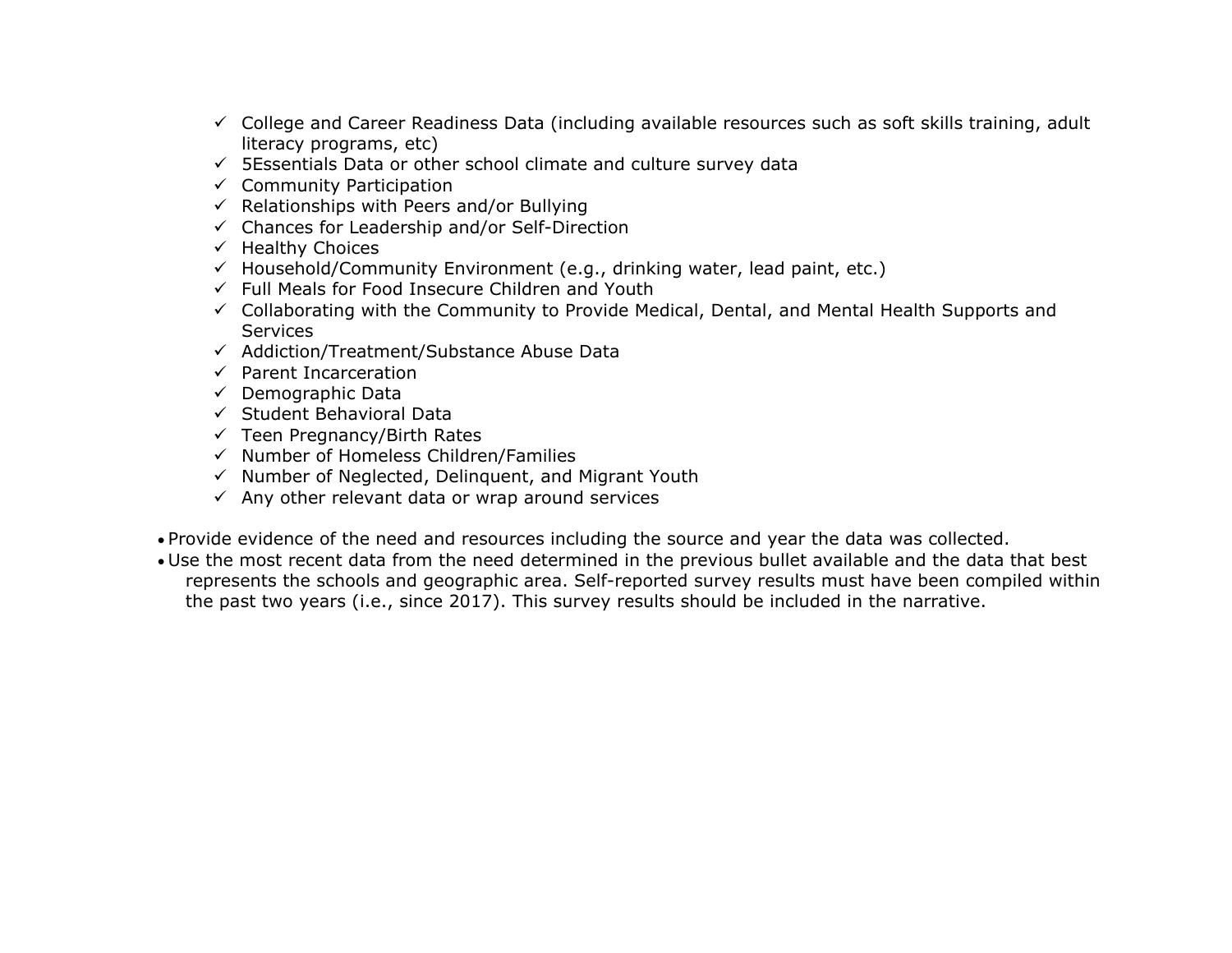## **Paragraph Summary of Needs and Resources Assessment Process**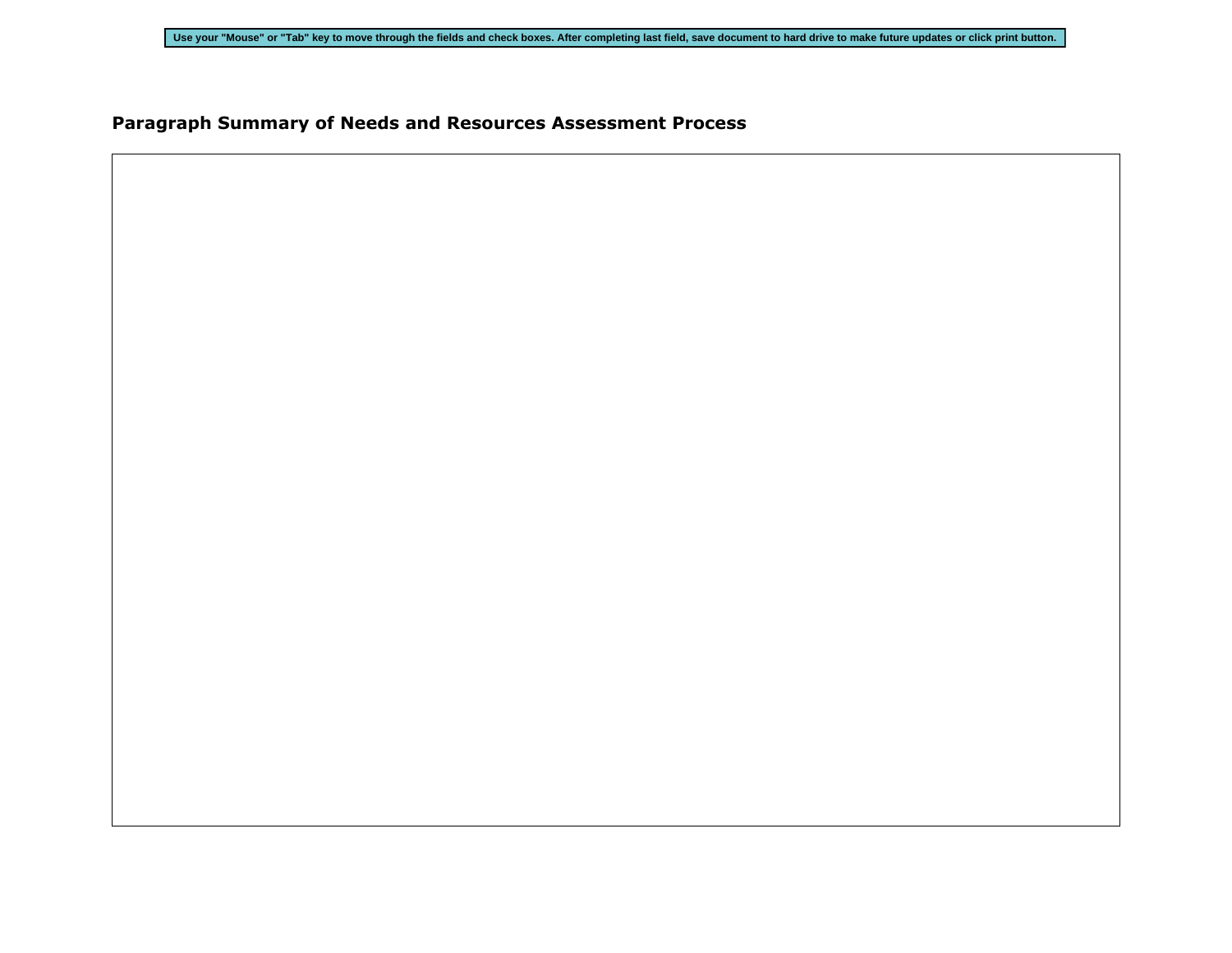# **Complete Needs and Resources Template**

| <b>Need Element</b>                                                  | <b>Who Was</b><br><b>Involved</b>                                                                                          | <b>What Was Found</b><br>(Needs ("N") and<br>Resources ("R"))                                                                                                                                                                                                                                                                                                                                                                                                                                            | <b>How Was Evidence</b><br><b>Gathered?</b>                                                                                                                                                          | <b>Additional</b><br><b>Information, potential</b><br>strategies that will be<br>addressed                                                                                                                                                                  |
|----------------------------------------------------------------------|----------------------------------------------------------------------------------------------------------------------------|----------------------------------------------------------------------------------------------------------------------------------------------------------------------------------------------------------------------------------------------------------------------------------------------------------------------------------------------------------------------------------------------------------------------------------------------------------------------------------------------------------|------------------------------------------------------------------------------------------------------------------------------------------------------------------------------------------------------|-------------------------------------------------------------------------------------------------------------------------------------------------------------------------------------------------------------------------------------------------------------|
| <b>Example 1:</b><br><b>Student/Family</b><br><b>Food Insecurity</b> | District Staff,<br><b>DHS County</b><br>Office,<br>County Food<br>Depository,<br>Parents,<br>County Faith<br>Organizations | N: 90% of<br>$\bullet$<br>School A's<br>students FRPL<br>eligible; 64%<br>School B's<br>students FRPL<br>eligible; 65%<br>families SNAP<br>eligible;<br>families served<br>by County Food<br><b>Bank increased</b><br>by 12% in<br>2018<br>N: Additional<br>$\bullet$<br>Support needed<br>to a) identify<br>students and<br>families who<br>qualify for<br>assistance and<br>b) provide<br>connection to<br>resources<br>N: Barriers to<br>$\bullet$<br>knowledge<br>about available<br>resources, sign | <b>DHS SNAP</b><br>$\bullet$<br><b>statistics</b><br><b>2017 FRPL</b><br>$\bullet$<br>statistics by<br>eligible school<br>2017 Parent<br>survey<br>2018 community<br>meeting on key<br><i>issues</i> | Weekend/Summer<br>food backpack<br>program piloted in<br>fall 2018-will<br>make priority in<br>action plan to<br>expand<br>Individual family<br>$\bullet$<br>outreach was<br>identified as a<br>preferred<br>approach to<br>increasing service<br>provision |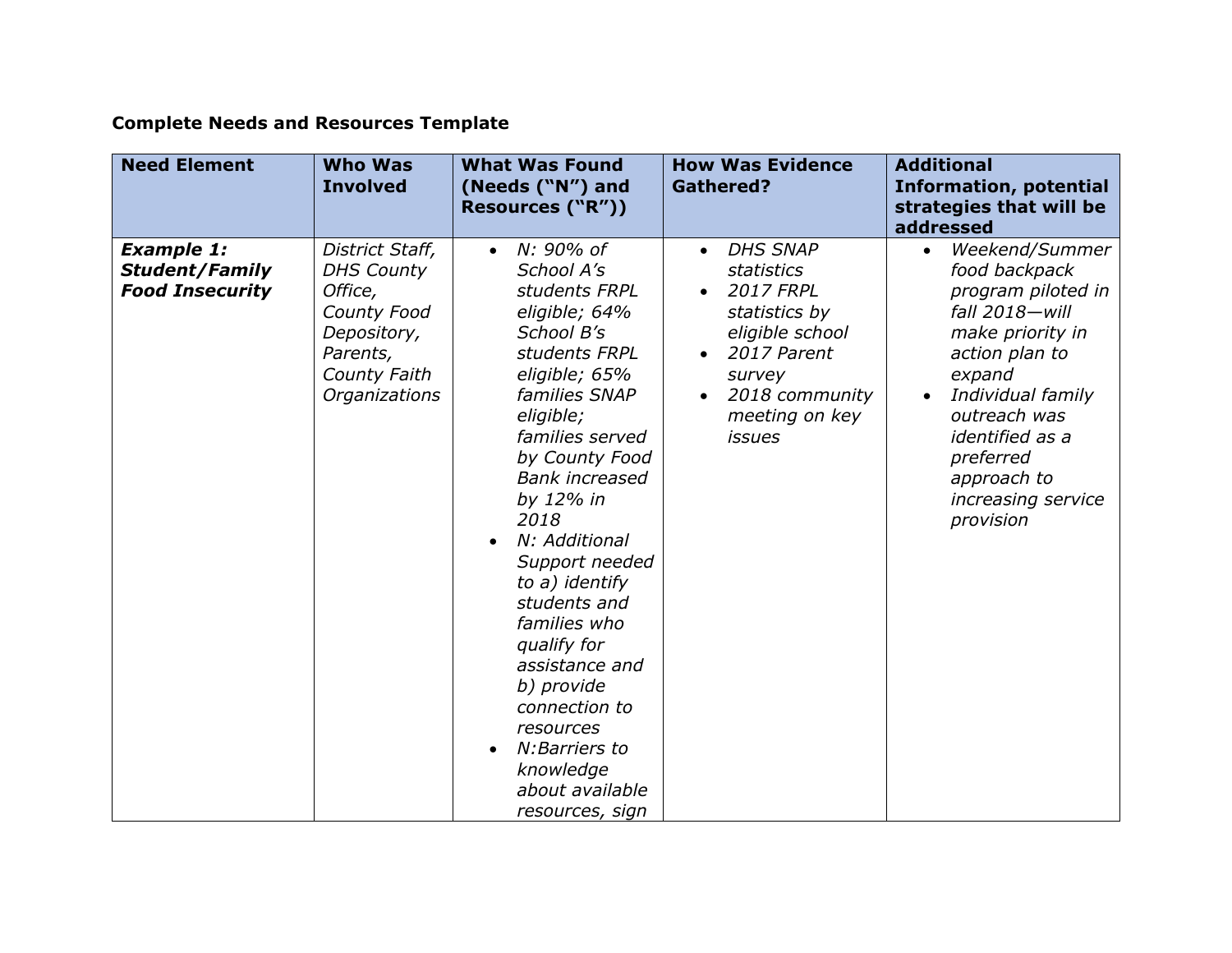|                                                              |                                                                                            | up process<br>need to be<br>addressed<br>R: DHS County<br>Office, SNAP<br>program, Food<br>Depository<br>Resources,<br>Local churches,<br>United Way<br>services could<br>serve as<br>stronger<br>access/resource<br>points for<br>families                                                        |                                                                                                                                                                                                                                                                                                              |                                                                                                                                                                                |
|--------------------------------------------------------------|--------------------------------------------------------------------------------------------|----------------------------------------------------------------------------------------------------------------------------------------------------------------------------------------------------------------------------------------------------------------------------------------------------|--------------------------------------------------------------------------------------------------------------------------------------------------------------------------------------------------------------------------------------------------------------------------------------------------------------|--------------------------------------------------------------------------------------------------------------------------------------------------------------------------------|
| <b>Example 2:</b><br><b>Community/School</b><br>dropout rate | District staff,<br>teachers,<br>students,<br>former<br>students,<br>Community<br>College X | N: 22% of $9^{th}$<br>$\bullet$<br>grade students<br>at HS A failing<br>$1^{st}$ semester<br>English, 34%<br>failing 1st<br>semester math<br>in 2017<br>N: 19% drop in<br>enrollment<br>between 2013<br>freshman<br>entering class<br>and 2017<br>graduating<br>class<br>R: Community<br>College X | student report<br>$\bullet$<br>cards $#$ of<br>students failing<br>graduation<br>required courses<br>in freshman<br>year,<br># of students<br>enrolled<br>freshman year<br>vs. #of students<br>graduate at<br>completion of<br>senior year<br>Student surveys<br>De-enrolled<br>student<br><i>interviews</i> | Community<br>$\bullet$<br>college On Track<br>program could<br>serve as model to<br>be implemented<br>in high school,<br>potential tutors<br>could be supplied<br>from program |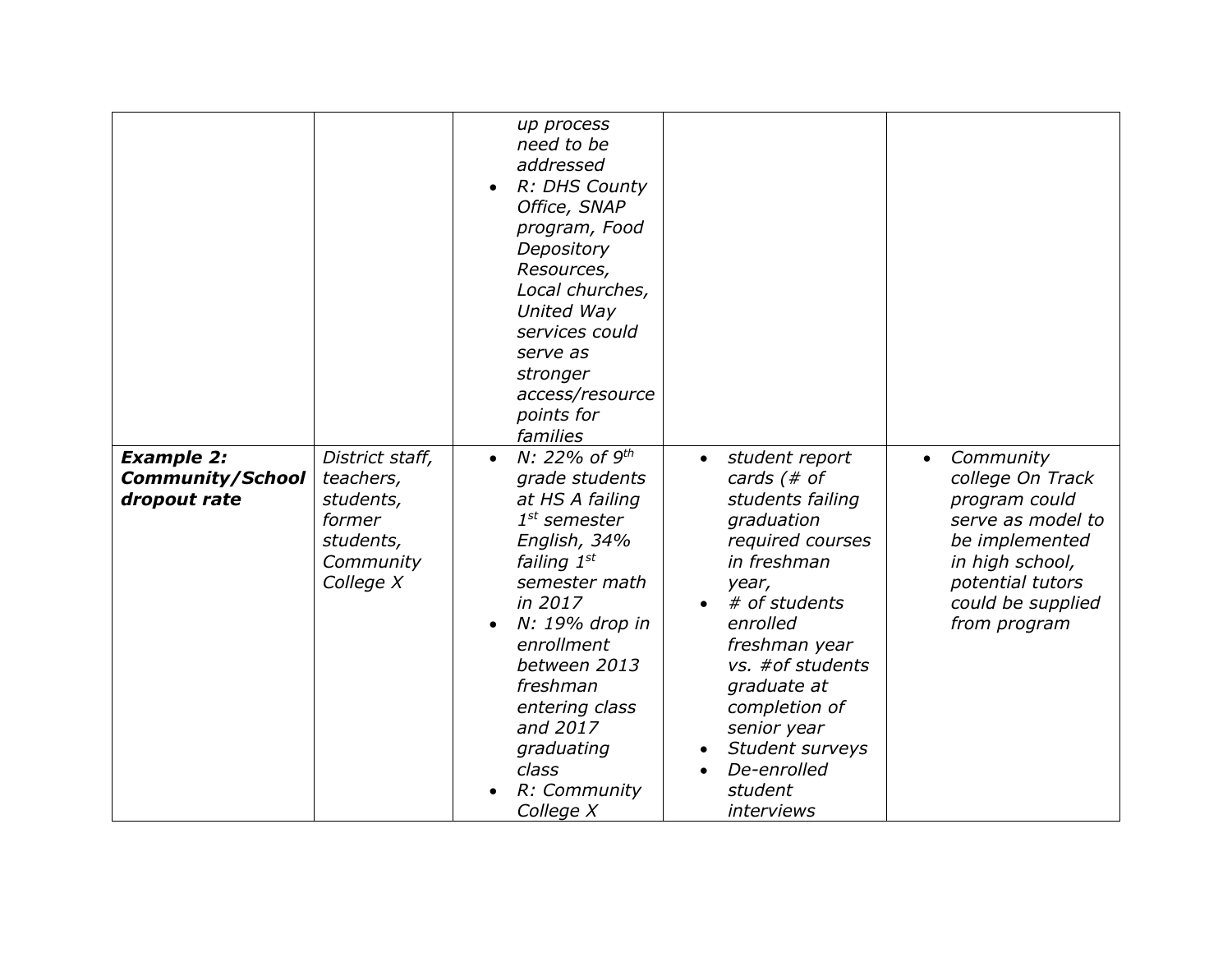|                                          |                                                               | Freshman On<br>Track program,<br>resource center<br>R: County<br>$\bullet$<br>Mentor<br>Connection<br>Program                                                                                                                                                                                                                                                   |                                                                                                                                   |                                                                                                                                                                                                                                         |
|------------------------------------------|---------------------------------------------------------------|-----------------------------------------------------------------------------------------------------------------------------------------------------------------------------------------------------------------------------------------------------------------------------------------------------------------------------------------------------------------|-----------------------------------------------------------------------------------------------------------------------------------|-----------------------------------------------------------------------------------------------------------------------------------------------------------------------------------------------------------------------------------------|
| <b>Example 3:</b><br><b>Homelessness</b> | District Staff,<br><b>Homeless</b><br>Action<br>Network staff | • $N: 12\%$ of<br>students<br>experienced<br>homeless in<br>2018<br>R: Homeless<br>$\bullet$<br><b>Action Network</b><br>can place/track<br>identified<br>families in<br>temporary<br>housing<br>N: Additional support<br>is needed to connect<br>families to available<br>resources (e.g.,<br>SNAP, unemployment,<br>job opportunities for<br>families, legal) | <b>DHS</b> statistics<br>$\bullet$<br><b>District statistics</b><br><b>Homeless Action</b><br><b>Network</b><br>interview/records | District social work staff<br>or Homeless Action<br>Network contact each<br>other when a student is<br><i>identified as homeless</i><br>and provides follow up<br>30-, 60-, 90 days to<br>connect with other<br>needed family resources |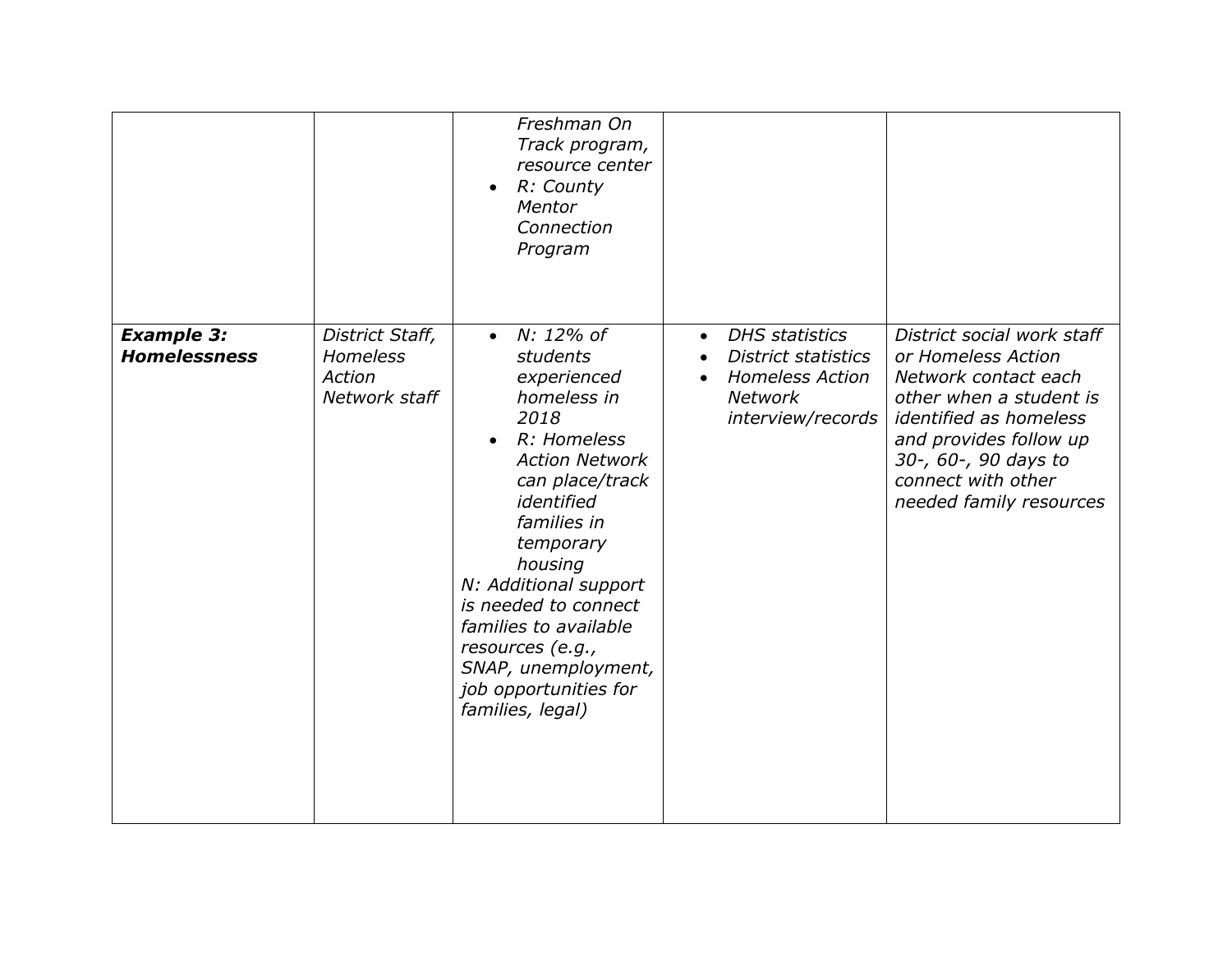

### **STEP 2: SUMMARY AND GAP ANALYSIS**

Once you have completed the template with the summary of the elements involved, use the narrative to address the results of the needs and resources assessment. **In the chart below, develop a gap analysis of strengths and weaknesses of the youth developmental needs and available community services.**

- The gap analysis would state the baseline data in a variety of areas listed above and target where the program needs to go for each area that is part of the applicant's program. The difference between where the resource is at currently and where the resource needs to go is considered the gap. Be sure to specifically address student and family needs and the activities that would close the gap.
- Use the gap analysis to draw conclusions and discuss how the proposed program will address those needs. This section should detail what the current local data states about the cognitive, social, emotional, physical, and moral development of the needs of the youth population to be served. Quantitative and qualitative information should be used in your needs assessment tool(s).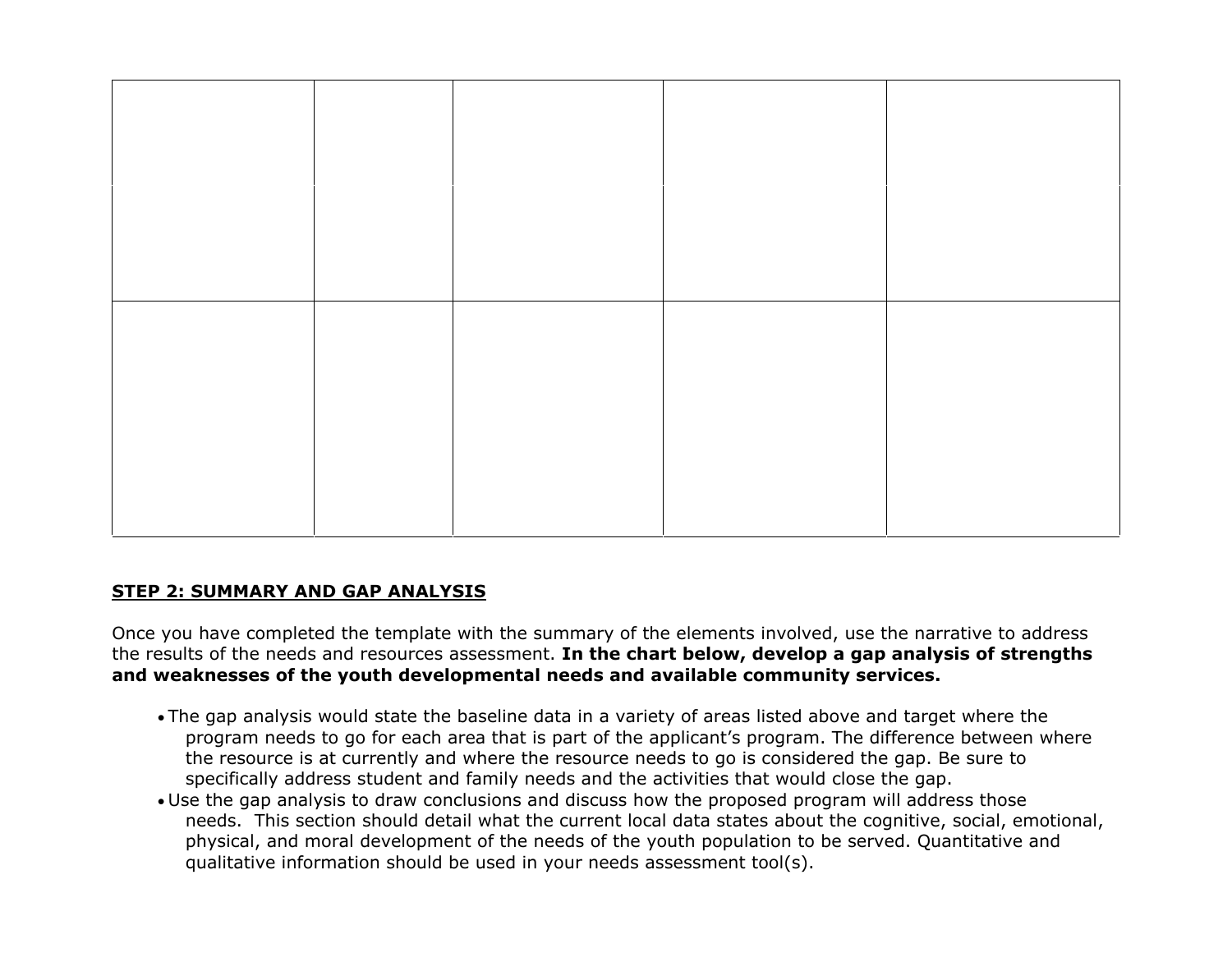| Key Gaps (from Step 1)                                   | Baseline Data (from Step 1)                                                                                                                                                                                                                                                                                    | <b>Targeted Program Needs</b>                                                                                                                                                                                                                                                                                                                                                 |
|----------------------------------------------------------|----------------------------------------------------------------------------------------------------------------------------------------------------------------------------------------------------------------------------------------------------------------------------------------------------------------|-------------------------------------------------------------------------------------------------------------------------------------------------------------------------------------------------------------------------------------------------------------------------------------------------------------------------------------------------------------------------------|
| <b>Example: Student/Family Food</b><br><b>Insecurity</b> | 90% of School A's students<br>$\bullet$<br>FRPL eligible; 64% School B's<br>students FRPL eligible; 65%<br>families SNAP eligible;<br>families served by County<br>Food Bank increased by 12%<br>in 2018; family surveys report<br>they are unaware of program<br>eligibility requirements, sign<br>up process | • Need stronger identification of<br>students/families in need of<br>services.<br>Need more streamlined sign<br>up process<br>• Need follow up to ensure<br>families sign up, students and<br>families are receiving eligible<br>benefits, resources<br>Need to create stronger<br>$\bullet$<br>connection between available<br>resources via one central<br>connection point |
|                                                          |                                                                                                                                                                                                                                                                                                                |                                                                                                                                                                                                                                                                                                                                                                               |
|                                                          |                                                                                                                                                                                                                                                                                                                |                                                                                                                                                                                                                                                                                                                                                                               |